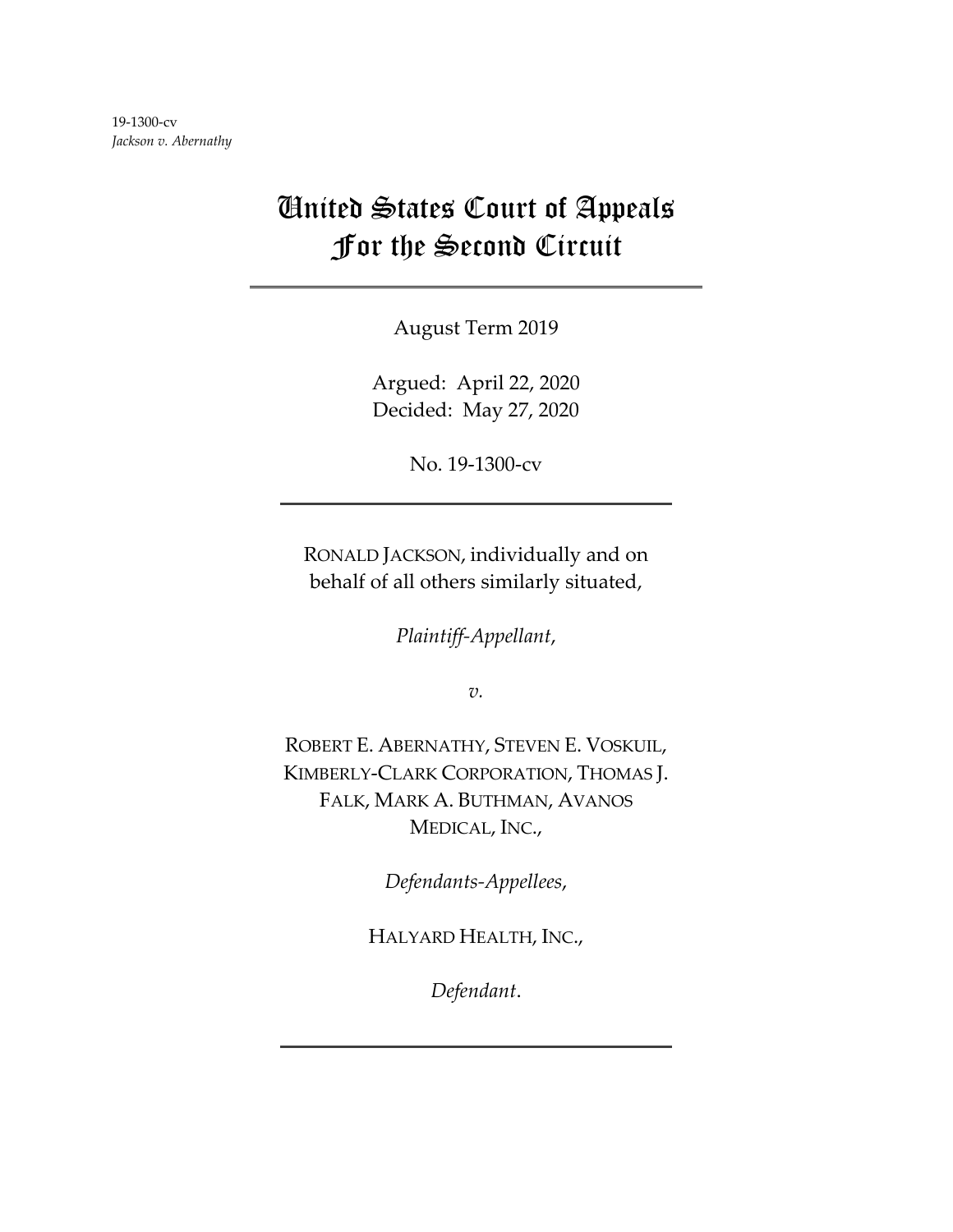Appeal from the United States District Court for the Southern District of New York No. 16-cv-5093, Laura Taylor Swain, *Judge*.

Before: CALABRESI, WESLEY, AND SULLIVAN, *Circuit Judges*.

Appellant Ronald Jackson appeals the denial of his motion to file an amended securities fraud complaint against the manufacturers of an allegedly defective surgical gown. The district court (Swain, *J.*) denied Jackson's motion as futile because he failed to raise a strong inference of scienter against any of the defendants. On appeal, Jackson pursues only his claims against the corporate defendants. We affirm the district court's order, concluding that Jackson cannot raise a strong inference of collective corporate scienter by (1) relying on the knowledge of employees unconnected to the challenged statements or (2) pleading that the challenged statements concerned a key product with which the company's senior management would be expected to be familiar.

AFFIRMED.

TAMAR A. WEINRIB (Jeremy A. Lieberman, Marc I. Gross, *on the brief*), Pomerantz LLP, New York, NY; Patrick V. Dahlstrom, Pomerantz LLP, Chicago, IL, *for* Plaintiff-Appellant.

EAMON P. JOYCE (Francesca E. Brody, *on the brief*), Sidley Austin LLP, New York, NY; Christopher Y. Lee, Sidley Austin LLP, Chicago, IL, *for* Defendants-Appellees Kimberly-Clark Corporation, Thomas J. Falk, and Mark A. Buthman.

JOHN A. JORDAK, JR. (Brett D. Jaffe, Elizabeth Gingold Clark, *on the brief*), Alston & Bird LLP, New York, NY, *for*  Defendants-Appellees Avanos Medical, Inc., Robert E. Abernathy, and Steven E. Voskuil.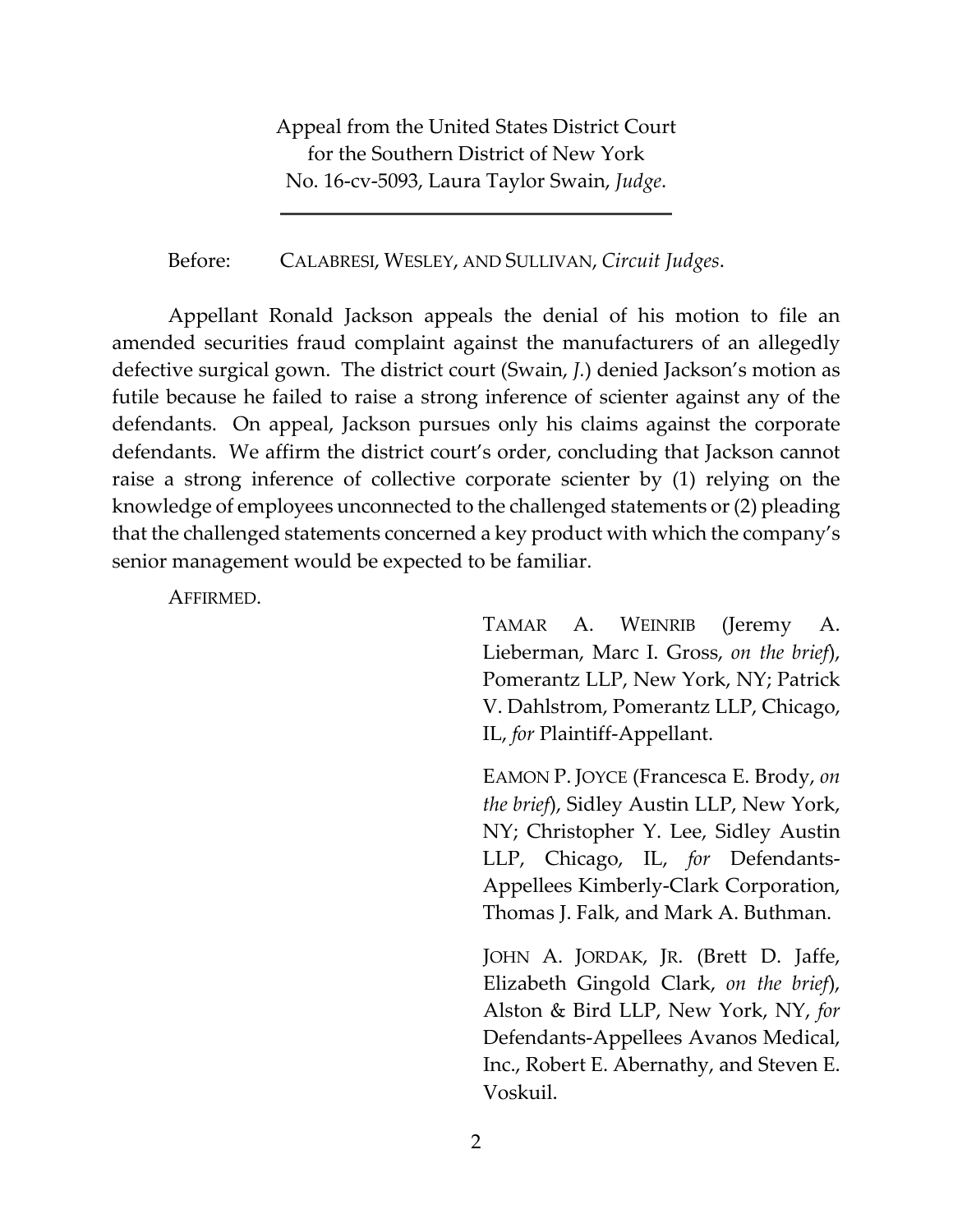PER CURIAM:

This is a case about collective intent  $-$  or lack thereof. Section 10(b) of the Securities Exchange Act of 1934 (the "Exchange Act") forbids a company or an individual from making a materially misleading statement to shareholders. But liability for such a statement requires proof that it was made with fraudulent intent. Where a defendant is an individual, demonstrating such intent is often straightforward. Where the defendant is a corporation, however, a plaintiff must show that the misstatement was not a case of mere mismanagement, but rather the product of collective fraudulent conduct. As a result, a plaintiff must plead facts that raise a strong inference of collective corporate scienter.

Plaintiff-Appellant Ronald Jackson argues that his proposed amended complaint makes that showing here. According to Jackson, the defendants – two manufacturers of medical equipment – intentionally misled shareholders about the quality of one of their surgical gown products through a series of fraudulent misstatements. He asserts that the companies' malintent is clear because a handful of employees internally raised alarm that the surgical gown had failed several quality-control tests. But while Jackson's allegations support a strong inference that those employees knew of issues with the surgical gown, Jackson has not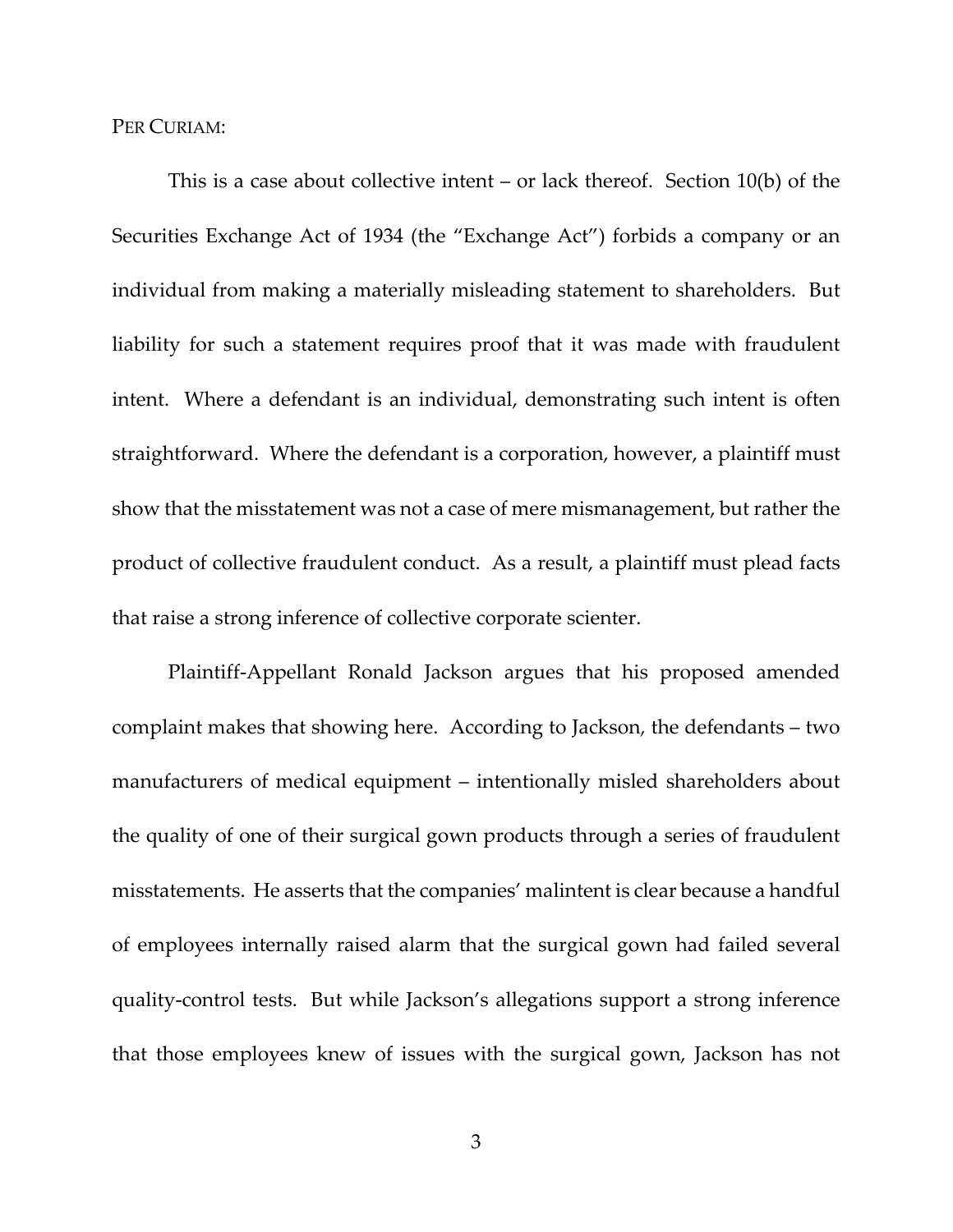alleged facts sufficient to impute their knowledge to the corporate entities. And because Jackson has otherwise failed to plead facts tending to show that senior executives must have known that the challenged statements were false, we conclude that Jackson's proposed amended complaint does not raise a strong inference of collective corporate scienter.

## **I. Background**

Jackson appeals from the district court's refusal to set aside its judgment and permit Jackson to file a second amended class action complaint against Defendants-Appellees Kimberly-Clark Corporation ("Kimberly-Clark"), Avanos Medical, Inc. ("Avanos" and, together with Kimberly-Clark, the "Corporate Defendants"), Thomas Falk (Kimberly-Clark's CEO), Mark Buthman, Robert Abernathy, and Steven Voskuil (collectively, the "Individual Defendants," and, together with the Corporate Defendants, the "Defendants").

Jackson's claims arise from the Corporate Defendants' manufacture and sale of the MicroCool Breathable High Performance Surgical Gown (the "MicroCool gown"). The MicroCool gown is typically worn by health care providers when treating patients with highly infectious diseases – like HIV and Ebola – to prevent the transfer of microorganisms, bodily fluids, and particulate matter. Protective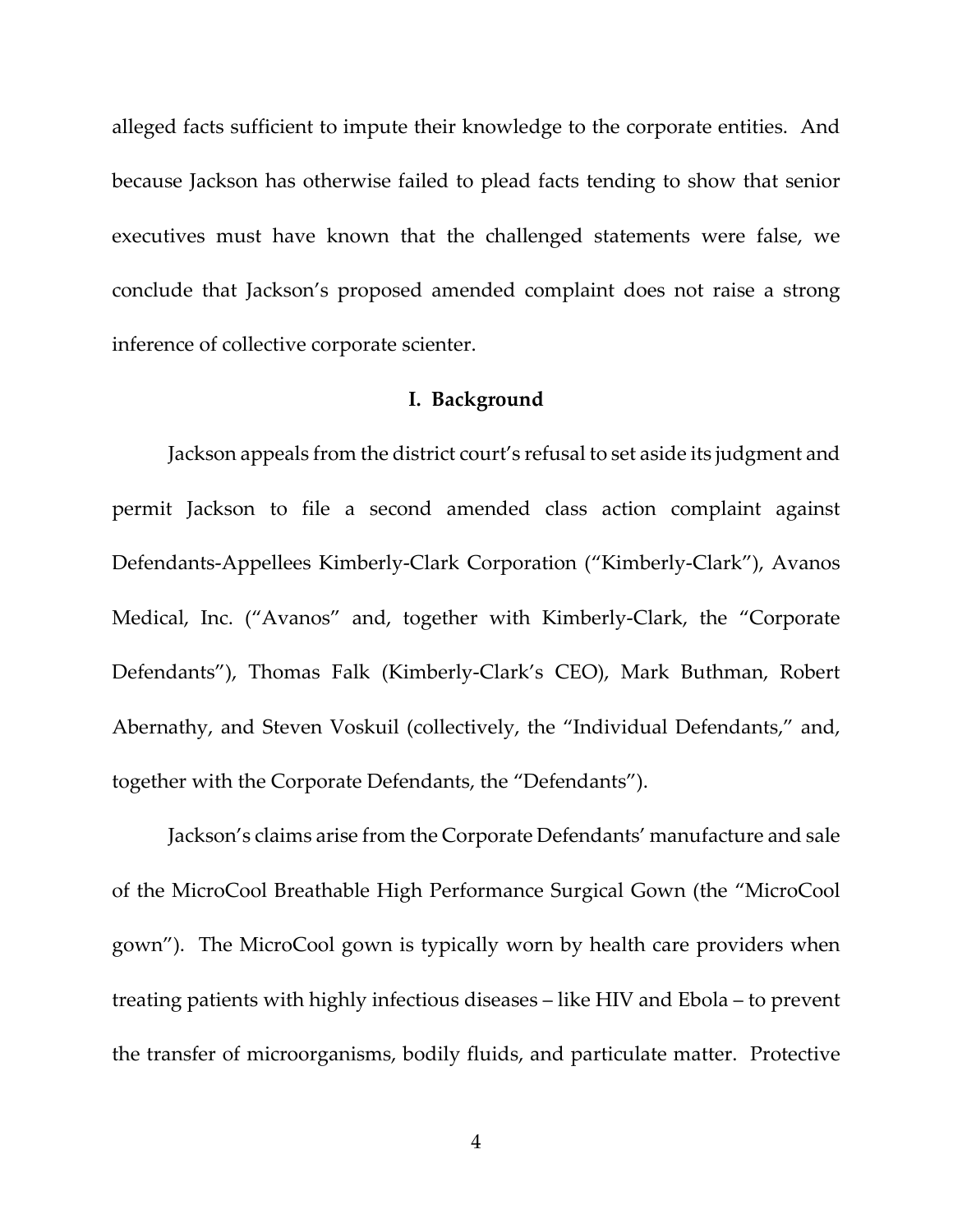apparel like the MicroCool gown is rated according to a barrier classification system developed by the Association for the Advancement of Medical Instrumentation ("AAMI"), which ranges from 1 (least protective) to 4 (most protective).

Jackson alleges that between August 2014 and April 2016, the Corporate Defendants misled shareholders as to the quality and infection-prevention capabilities of the MicroCool gown, in violation of Sections 10(b) and 20(a) of the Exchange Act, and Rule 10b-5 promulgated thereunder. Specifically, Jackson claims that the Corporate Defendants represented the MicroCool gown as meeting the AAMI Level 4 standard, despite the companies' senior executives knowing that the gown had failed numerous quality-control tests.

On March 30, 2018, the district court dismissed Jackson's complaint in its entirety and entered judgment in favor of the Defendants. It reasoned that Jackson had failed to adequately allege scienter as to the Individual Defendants and, because Jackson sought to impute their scienter to the corporate entities, the Corporate Defendants as well.

Less than a month later, Jackson moved to set aside the judgment under Federal Rules of Civil Procedure 15(a), 59(e), and 60(b), and file a proposed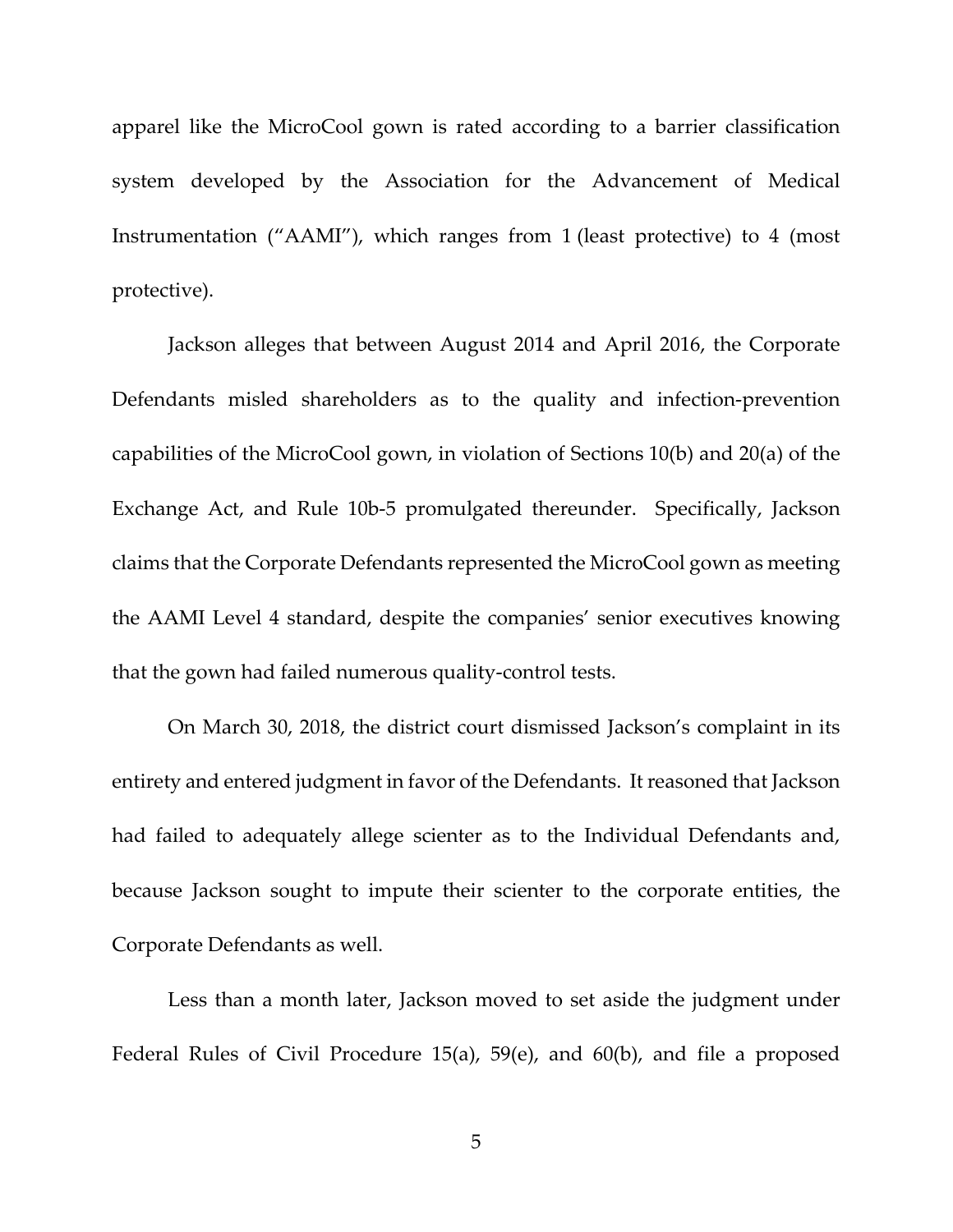amended complaint. His proposed amended complaint included several new allegations based on a related California consumer fraud case concerning the MicroCool gown (the "California Action").

In the California Action, three of the Corporate Defendants' employees testified that the MicroCool gown's compliance problems were well known at the companies. Joanne Bauer, President of Kimberly-Clark's healthcare division and Falk's direct report, testified that she held a meeting with her team to discuss the MicroCool gown's testing failures. Bernard Vezeau, Director of Global Strategic Marketing for Surgery and Infection Prevention for both Corporate Defendants, testified that he "prepared documents for senior Kimberly-Clark executives that detailed manufacturing problems and resulting product compliance failures," which were "presented to senior management, including to Mr. Falk." J. App'x at 145 (internal quotation marks omitted). Lastly, Keith Edgett, Kimberly-Clark's former Global Director of Surgical and Infection Prevention, testified that "Falk was informed of [the MicroCool gown's] noncompliance issues." *Id.* (internal quotation marks and brackets omitted). The jury in the California Action found, likely based in part on this testimony, that the companies had intentionally misled consumers about the gown's protective qualities, in violation of California's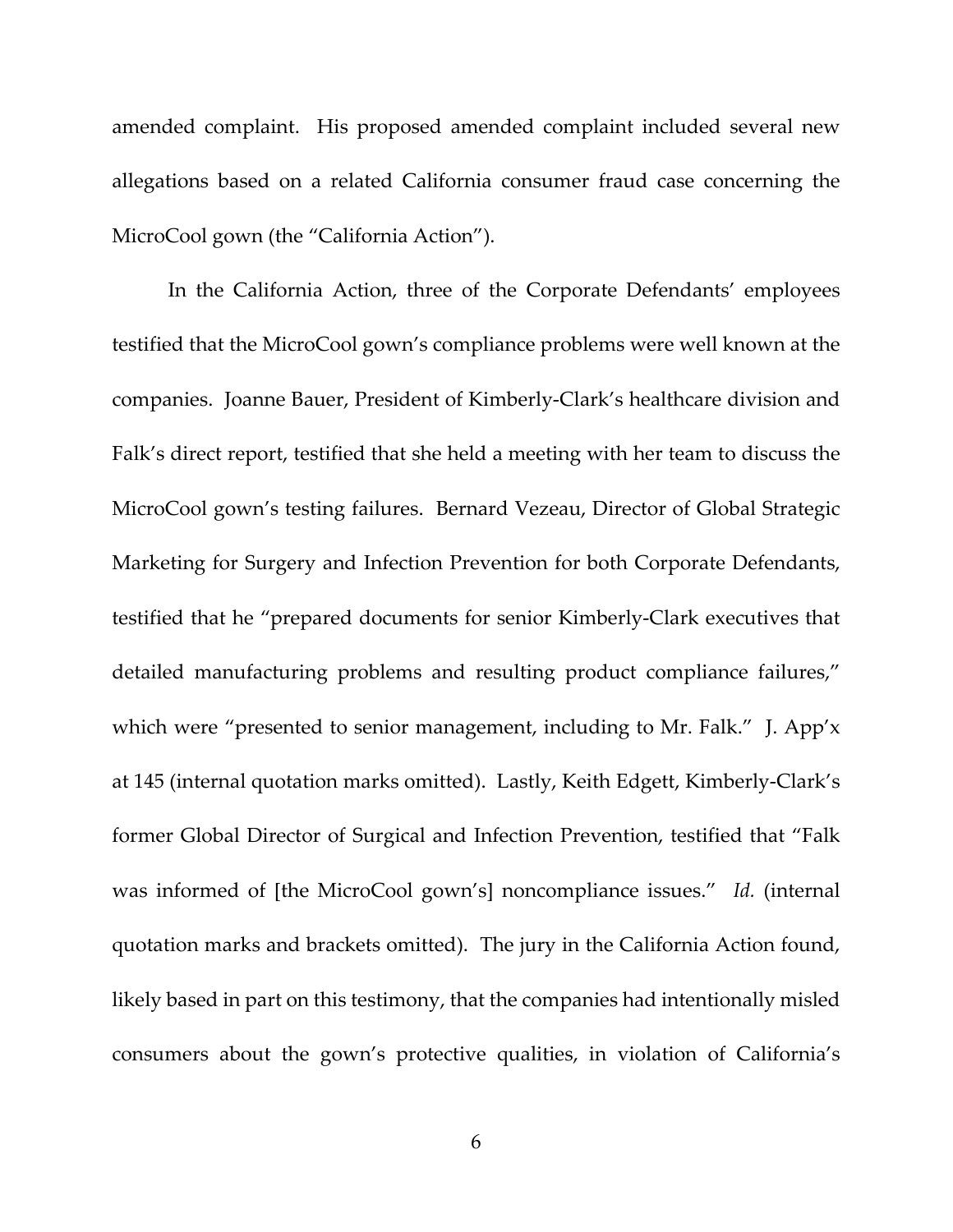consumer protection laws.

In moving to set aside the judgment, Jackson argued that both the employees' testimony and the jury verdict tended to support a strong inference of scienter against each of the Individual Defendants. The district court disagreed and denied Jackson's motion as futile. It reasoned that the new allegations required the court to speculate about what precisely Falk was told and whether those warnings were sufficiently obvious as to render Falk's inaction reckless. Moreover, the district court noted that Vezeau clarified that he did not personally know whether Falk received the presentations about the MicroCool gown's testing failures, but merely assumed that he had. The district court concluded that it would have to engage in several layers of speculative inferences to find that Falk (or any other defendant) acted recklessly.

Jackson timely appealed. On appeal, he has abandoned his claims against the Individual Defendants, and argues only that his proposed amended complaint raises a strong inference of scienter against the Corporate Defendants.

Ordinarily, we review a district court's denial of a post-judgment motion for leave to amend for abuse of discretion. *Williams v. Citigroup Inc.*, 659 F.3d 208, 212 (2d Cir. 2011). But where the district court denies such a motion solely on the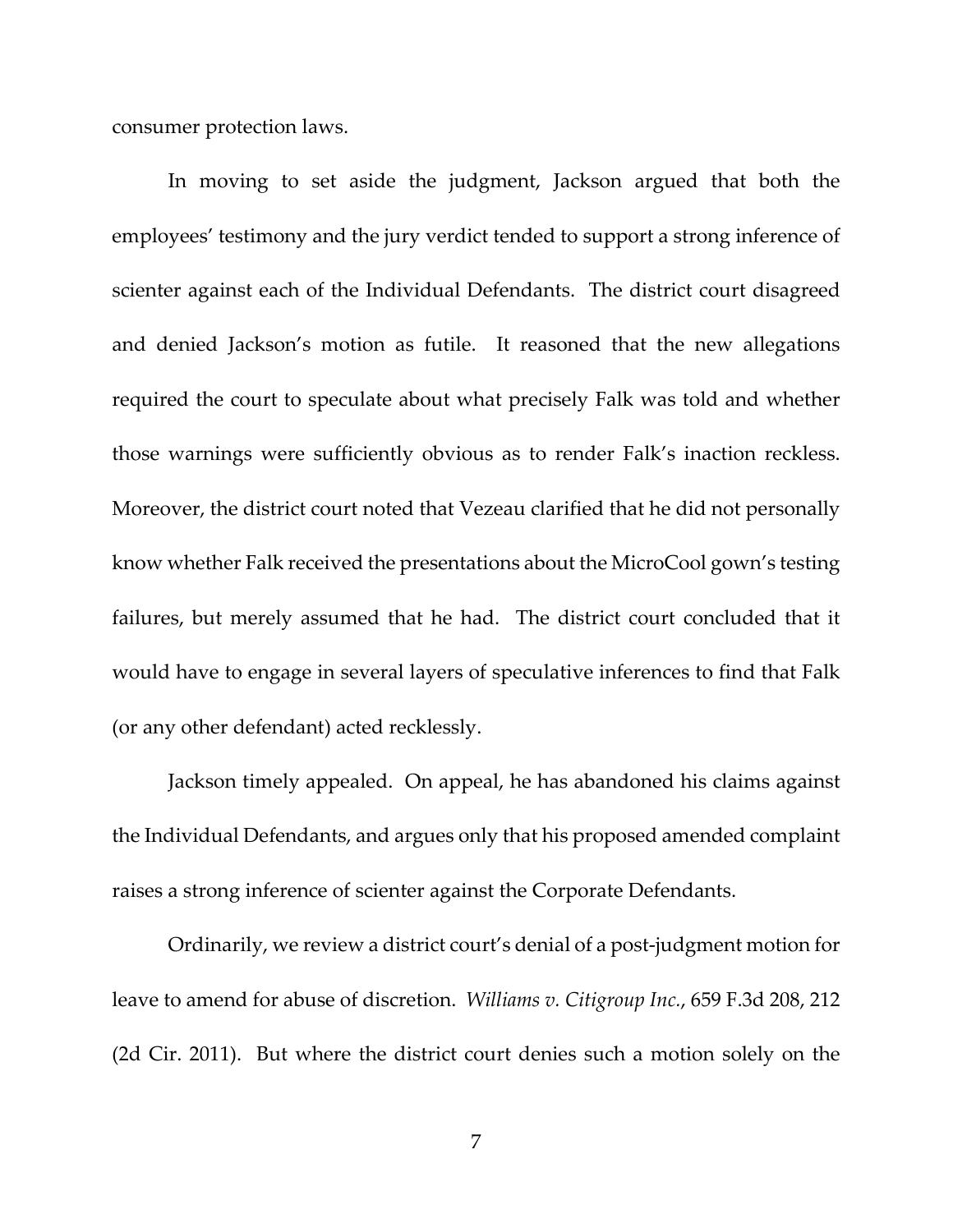grounds that amendment would be futile, we review *de novo*. *Ind. Pub. Ret. Sys. v. SAIC, Inc.*, 818 F.3d 85, 92 (2d Cir. 2016).

## **II. Discussion**

The crux of Jackson's appeal is that his proposed amended complaint raises a strong inference of collective corporate scienter.<sup>1</sup> That inference may be drawn, he says, because (i) the knowledge of the three employees that testified in the California Action may be imputed to the Corporate Defendants and (ii) the MicroCool gown was a key product with which the companies' senior management would be expected to be familiar.<sup>[2](#page-7-1)</sup> We are unpersuaded.

To adequately plead scienter, a complaint must "state with particularity facts giving rise to a strong inference that the defendant acted with" the intent to deceive, manipulate, or defraud. 15 U.S.C. § 78u-4(b)(2)(A); *see Tellabs, Inc. v.* 

<span id="page-7-0"></span><sup>&</sup>lt;sup>1</sup> We note that Jackson did not pursue this theory of scienter below and thus could be found to have waived that argument. But as "our waiver doctrine is entirely prudential," *In re Nortel Networks Corp. Sec. Litig.*, 539 F.3d 129, 133 (2d Cir. 2008), and because Jackson's appeal "presents a question of law and there is no need for additional fact-finding," *Allianz Ins. Co. v. Lerner*, 416 F.3d 109, 114 (2d Cir. 2005) (internal quotation marks omitted), we exercise our discretion to consider his argument on the merits.

<span id="page-7-1"></span><sup>2</sup> Jackson also suggests that the Corporate Defendants are precluded from contesting scienter because the jury in the California Action found that the companies had intentionally defrauded consumers. But Jackson has not demonstrated that the issues in the two proceedings are identical. *See Proctor v. LeClaire*, 715 F.3d 402, 414 (2d Cir. 2013). Indeed, it is not at all apparent that the individuals whose states of mind are relevant to prove corporate scienter in the context of a consumer fraud action are the same individuals whose states of mind are relevant in the context of a securities fraud action.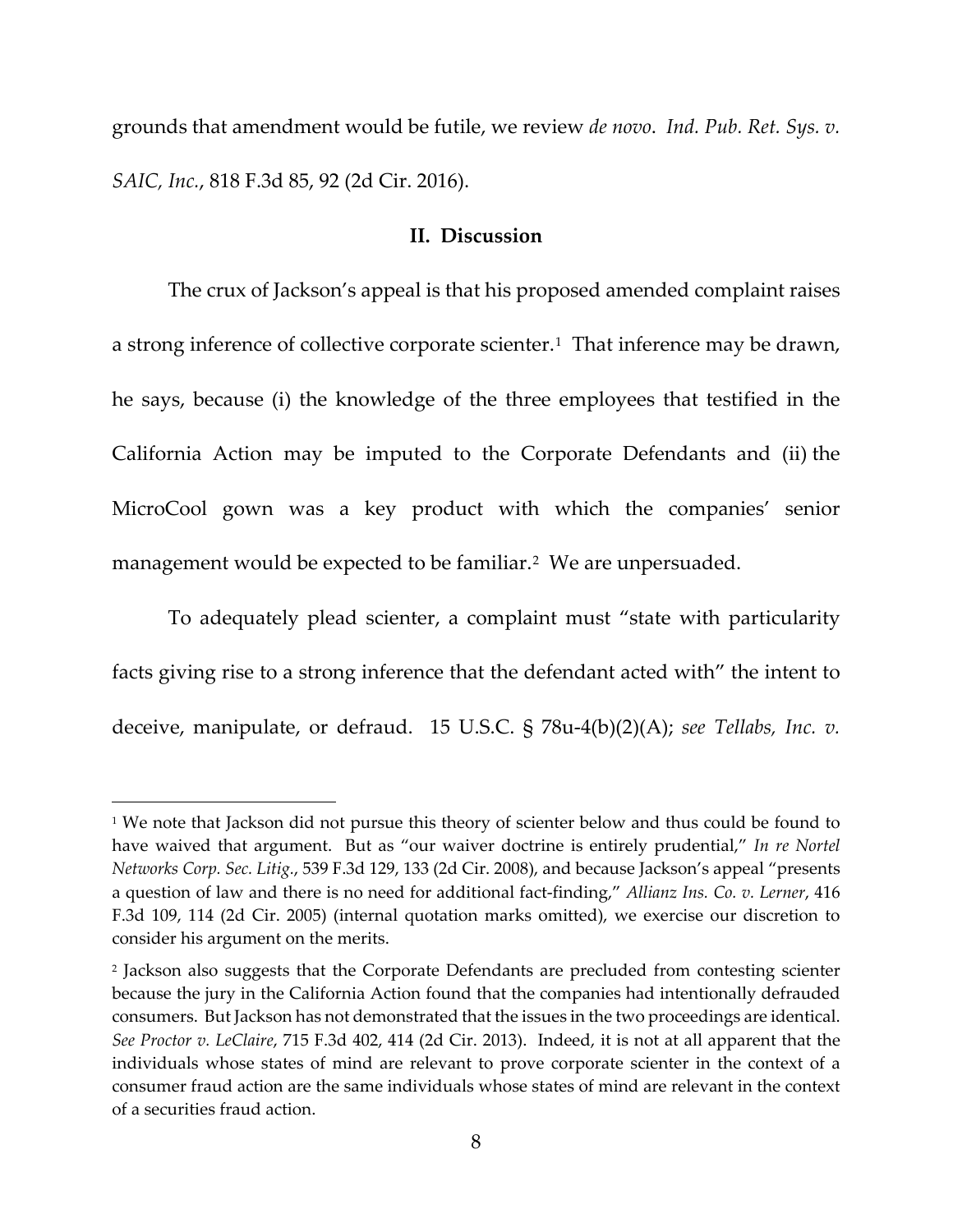*Makor Issues & Rights, Ltd.*, 551 U.S. 308, 313 (2007). Under this heightened pleading standard, a "complaint will survive . . . only if a reasonable person would deem the inference of scienter cogent and at least as compelling as any opposing inference one could draw from the facts alleged." *Slayton v. American Exp. Co.*, 604 F.3d 758, 766 (2d Cir. 2010) (quoting *Tellabs*, 551 U.S. at 324).

Where a defendant is a corporation, this requires pleading facts that give rise to "a strong inference that someone whose intent could be imputed to the corporation acted with the requisite scienter." *Teamsters Local 445 Freight Div. Pension Fund v. Dynex Capital Inc.*, 531 F.3d 190, 195 (2d Cir. 2008). Ascribing a state of mind to a corporate entity is a difficult and sometimes confusing task. This is true "not because 'collective intent' . . . is an oxymoron," but because "the hierarchical and differentiated corporate structure" often muddies the distinction between a deliberate fraud and an unfortunate (yet unintentional) error caused by mere mismanagement. *Makor Issues & Rights, Ltd. v. Tellabs Inc.*, 513 F.3d 702, 707 (7th Cir. 2008) (Posner, *J.*).

In response to this problem, most courts look to the discrete roles played by the corporate actors who are connected to the alleged misrepresentation to determine which (if any) fall within the locus of a company's scienter. *See, e.g.*,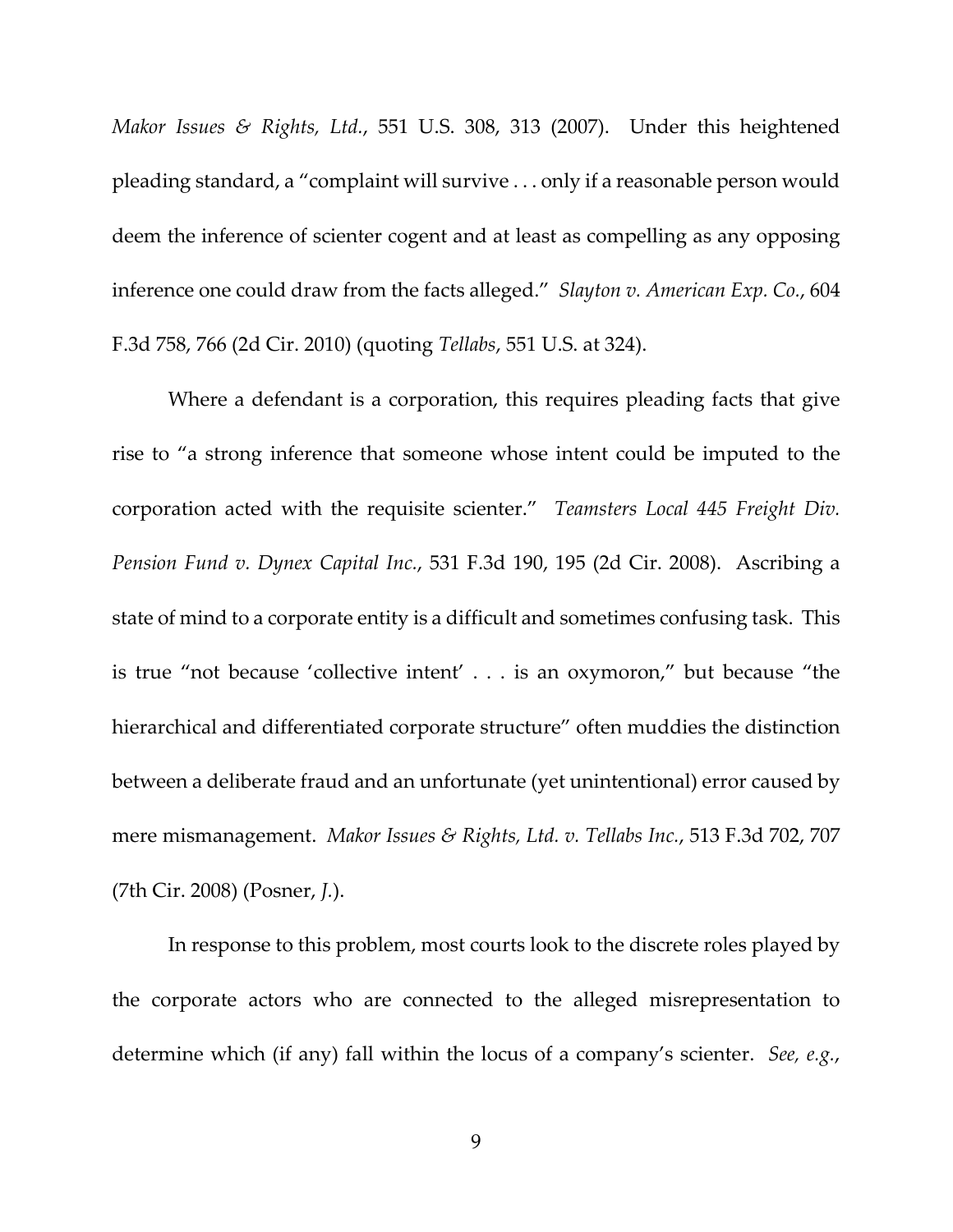*Loreley Fin. (Jersey) No. 3 Ltd. v. Wells Fargo Sec., LLC*, 797 F.3d 160, 177–78 (2d Cir. 2015); *In re Omnicare, Inc. Sec. Litig.*, 769 F.3d 455, 476 (6th Cir. 2014). Under this approach, the "most straightforward" way to raise a strong inference of corporate scienter is to impute it from an individual defendant who made the challenged misstatement. *Dynex*, 531 F.3d at 195. The scienter of the other officers or directors who were involved in the dissemination of the fraud may also be imputed to the corporation, even if they themselves were not the actual speaker. *See Loreley*, 797 F.3d at 177. But a shareholder need not always identify the individuals responsible for the fraudulent statement. In exceedingly rare instances, a statement may be so "dramatic" that collective corporate scienter may be inferred. *Dynex*, 531 F.3d at 195–96 (quoting *Makor Issues & Rights*, 513 F.3d at 710).

Jackson's proposed amended complaint sets forth no such allegations. To start, Jackson has not identified any individual whose scienter may be imputed to the Corporate Defendants. Jackson's reliance on the knowledge of the three employees who testified in the California Action is misplaced. Those employees did not themselves possess scienter, as the steps they took to raise concern about the MicroCool gown's testing failures belie any inference of fraudulent intent. *See*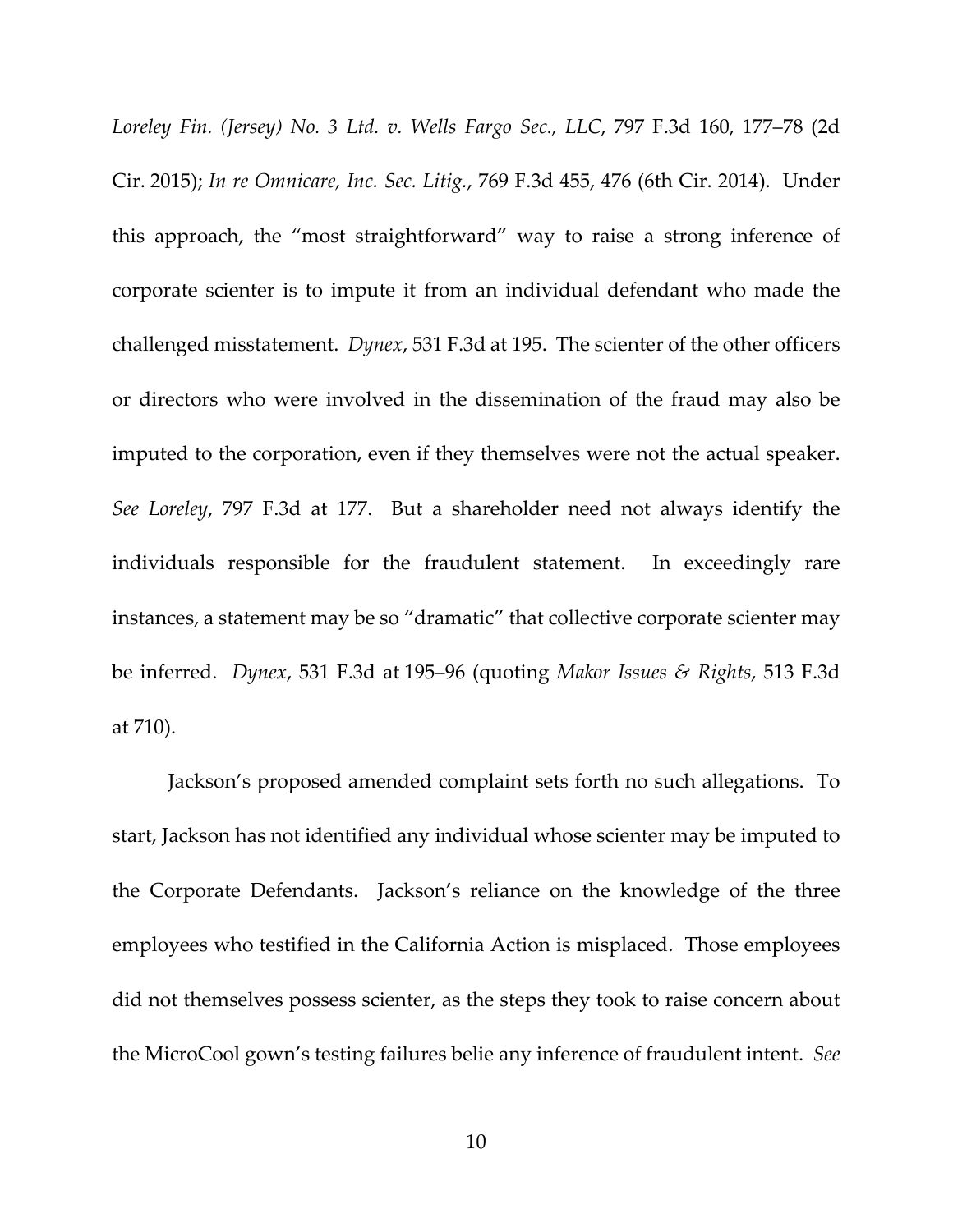*Slayton*, 604 F.3d at 777 (noting that good faith efforts to uncover problems undermine an inference of scienter). And while particularized allegations that senior officers ignored those employees' warnings could demonstrate that those officers acted fraudulently, Jackson's proposed amended complaint fails to make that showing.

The only specific individual Jackson identifies as having received these warnings is Falk; but Jackson chose not to appeal the district court's determination that the proposed amended complaint did not raise a strong inference that Falk acted with scienter. Otherwise, Jackson offers only general allegations of warnings made to unidentified senior executives. Such allegations are not sufficiently particularized to raise a strong inference of scienter against any individual, much less one whose knowledge may be imputed to the Corporate Defendants. *See Dynex*, 531 F.3d at 196 ("[W]here plaintiffs contend defendants had access to contrary facts, they must specifically identify the reports or statements containing this information." (quoting *Novak v. Kasaks*, 216 F.3d 300, 309 (2d Cir. 2000))); *see also* 15 U.S.C. § 78u-4(b)(2)(A) (requiring scienter to be alleged with "particularity").

In short, Jackson's proposed amended complaint sets forth allegations that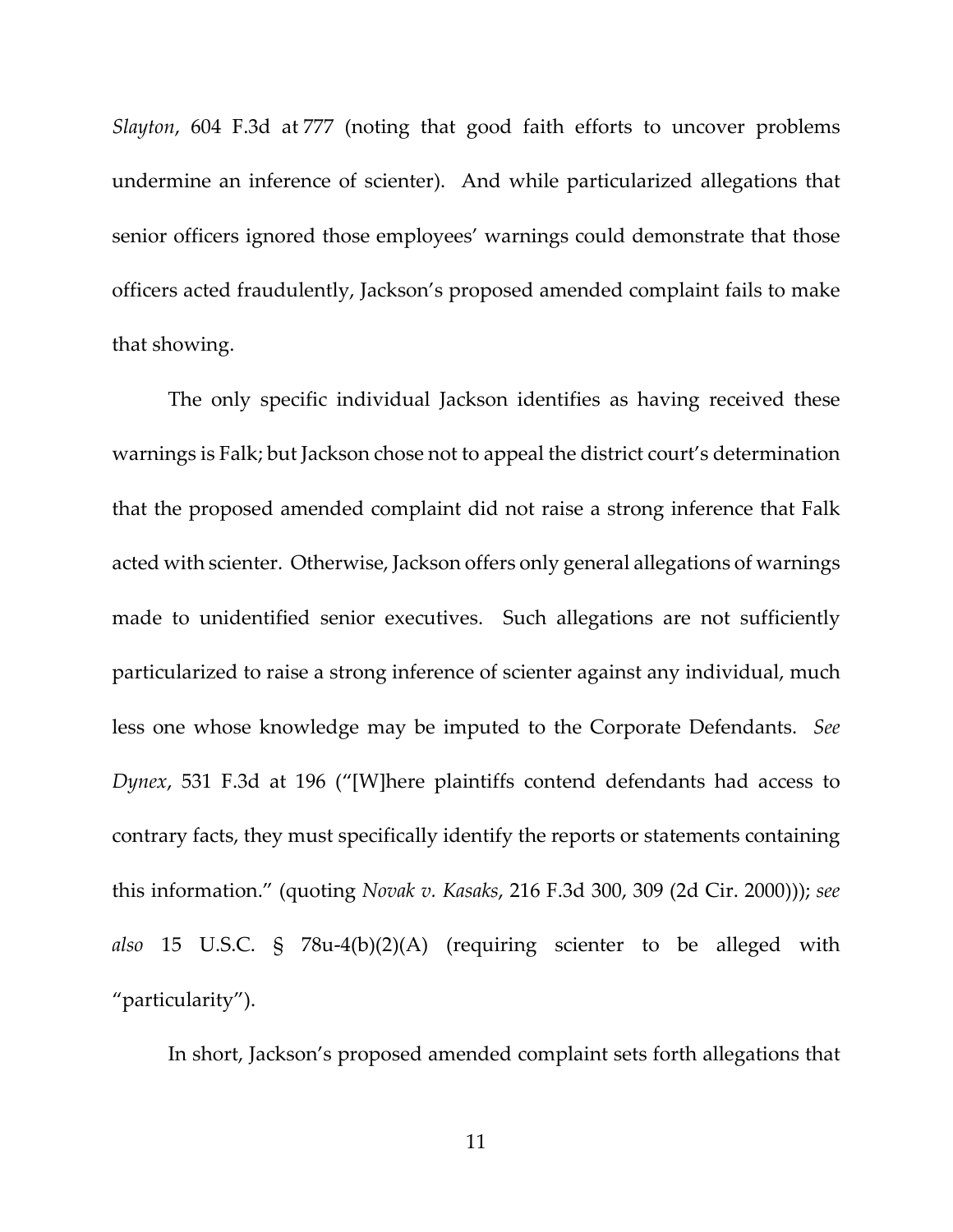three employees knew of problems with the MicroCool gown, but it provides no connective tissue between those employees and the alleged misstatements. *See Silvercreek Mgmt., Inc. v. Citigroup, Inc.*, 248 F. Supp. 3d 428, 440–41 (S.D.N.Y. 2017) (acknowledging that it is insufficient to "*separately* allege misstatements by some individuals and knowledge belonging to some others where there is no strong inference that, in fact, there was a connection between the two"). We can therefore only guess what role those employees played in crafting or reviewing the challenged statements and whether it would otherwise be fair to charge the Corporate Defendants with their knowledge.

Jackson is thus left to argue that the MicroCool gown was of such core importance to the Corporate Defendants that their senior officers must have known that the challenged statements were false. *See Dynex*, 531 F.3d at 195–96. On that point, Jackson offers no arguments other than merely stating that the MicroCool gown was a "key product" for the Corporate Defendants. Jackson's Br. at 28. Such a naked assertion, without more, is plainly insufficient to raise a strong inference of collective corporate scienter. *See Dynex*, 531 F.3d at 195–96.

We therefore agree with the district court that Jackson's proposed amended complaint would be futile.